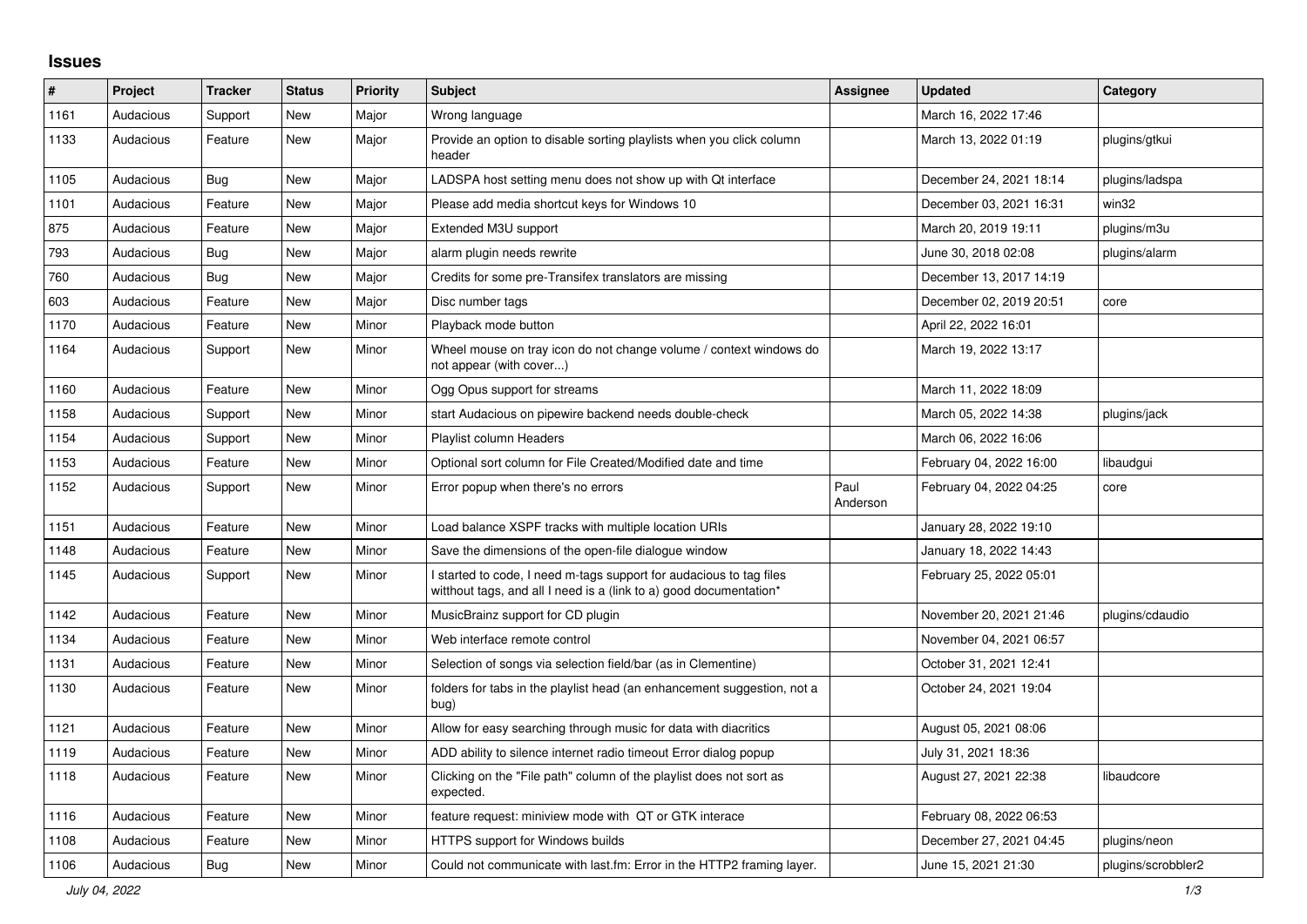| $\vert$ # | Project   | <b>Tracker</b> | <b>Status</b> | <b>Priority</b> | <b>Subject</b>                                                                                      | <b>Assignee</b> | <b>Updated</b>          | Category                 |
|-----------|-----------|----------------|---------------|-----------------|-----------------------------------------------------------------------------------------------------|-----------------|-------------------------|--------------------------|
| 1099      | Audacious | Feature        | New           | Minor           | Per-track ReplayGain shouldn't be enabled by default                                                |                 | May 09, 2021 13:41      |                          |
| 1098      | Audacious | Feature        | <b>New</b>    | Minor           | Hide empty Services playlist sub-menu                                                               |                 | May 10, 2021 09:25      | libaudgui                |
| 1097      | Audacious | Feature        | New           | Minor           | Replace the volume button with a horizontal scale                                                   |                 | May 17, 2021 00:21      |                          |
| 1096      | Audacious | Feature        | New           | Minor           | Calculate and show selection stats in the status bar                                                |                 | May 10, 2021 03:06      |                          |
| 1095      | Audacious | Feature        | <b>New</b>    | Minor           | Ctrl $+$ Z / R to undo / redo changes to playlist                                                   |                 | May 07, 2021 18:42      |                          |
| 1093      | Audacious | Feature        | New           | Minor           | Make the Song Dialog (Qt) window wider by default                                                   |                 | May 17, 2021 15:36      |                          |
| 1092      | Audacious | Feature        | New           | Minor           | Reread metadata on play option                                                                      |                 | April 30, 2021 03:35    |                          |
| 1091      | Audacious | Feature        | New           | Minor           | Built-in lyrics support                                                                             |                 | April 28, 2021 18:24    |                          |
| 1088      | Audacious | Feature        | New           | Minor           | plugin: status icon: ADD option to select tray mouse Middle Click action                            |                 | April 11, 2021 12:05    | plugins/statusicon       |
| 1082      | Audacious | Feature        | New           | Minor           | File writer option to pad track numbers with leading zeros                                          |                 | March 31, 2021 00:15    | plugins/filewriter       |
| 1076      | Audacious | Feature        | New           | Minor           | Adjustable background and fonts colors and fonts size in<br>playlist---zoomable playlist            | Tom Hammer      | March 09, 2021 00:38    | plugins/playlist-manager |
| 1072      | Audacious | Feature        | New           | Minor           | QT AOSD plugin                                                                                      |                 | February 17, 2021 21:18 | plugins/aosd             |
| 1071      | Audacious | Feature        | New           | Minor           | Linkage could be improved for packagers.                                                            |                 | March 31, 2021 00:32    |                          |
| 1067      | Audacious | Feature        | New           | Minor           | Equalizer adjustments are coarse.                                                                   |                 | February 11, 2021 10:09 |                          |
| 1066      | Audacious | Feature        | New           | Minor           | Allow Equalizer window to be resized.                                                               |                 | February 11, 2021 10:05 |                          |
| 1058      | Audacious | Feature        | New           | Minor           | Allow changing the language/locale in settings                                                      |                 | January 30, 2021 18:11  |                          |
| 1057      | Audacious | Feature        | New           | Minor           | Matroska (mka) chapter support                                                                      |                 | August 27, 2021 22:54   |                          |
| 1048      | Audacious | Feature        | New           | Minor           | PipeWire support                                                                                    |                 | May 04, 2022 19:36      |                          |
| 1047      | Audacious | Feature        | New           | Minor           | Stop playing after any chosen track                                                                 |                 | December 29, 2020 01:23 |                          |
| 1046      | Audacious | Feature        | New           | Minor           | Add all id3v2 frames in the settings of Playlist available columns                                  |                 | December 28, 2020 21:14 | plugins/gtkui            |
| 1017      | Audacious | Feature        | New           | Minor           | QT Global Hotkeys rework proposal and cross-platform support                                        | Domen Mori      | December 07, 2020 04:22 | plugins/hotkey           |
| 1014      | Audacious | <b>Bug</b>     | <b>New</b>    | Minor           | Some .VGM/.VGZ files fail to play                                                                   |                 | August 17, 2020 15:29   | plugins/console          |
| 1013      | Audacious | Feature        | New           | Minor           | Request re Album Art using music file metatag                                                       |                 | August 03, 2020 22:48   |                          |
| 1011      | Audacious | Feature        | New           | Minor           | Visible separator of folders in the playlist                                                        |                 | July 18, 2020 16:10     |                          |
| 996       | Audacious | Feature        | New           | Minor           | Refine playlists when searching (search all playlists)                                              |                 | June 16, 2020 09:58     |                          |
| 995       | Audacious | Feature        | New           | Minor           | Add star rating to songs                                                                            |                 | June 16, 2020 09:56     |                          |
| 993       | Audacious | <b>Bug</b>     | <b>New</b>    | Minor           | Lyrics for streamed content are written to cache but not read.                                      |                 | June 07, 2020 13:10     | plugins/lyricwiki        |
| 987       | Audacious | Feature        | New           | Minor           | Closing of Search Library tool by same method as opening it                                         |                 | May 13, 2020 00:15      |                          |
| 975       | Audacious | <b>Bug</b>     | New           | Minor           | Segfault/leak on exit with streamtuner enabled                                                      | Ariadne Conill  | May 01, 2020 00:17      | plugins/streamtuner      |
| 973       | Audacious | <b>Bug</b>     | New           | Minor           | "snd pcm recover failed" alsa error and "String leaked" warnings                                    |                 | August 28, 2021 08:52   |                          |
| 969       | Audacious | Feature        | New           | Minor           | streamtuner plugin: Please add column-sortability, or at least sort<br>alphabetically by 1st column |                 | June 16, 2020 09:54     | plugins/streamtuner      |
| 968       | Audacious | Feature        | New           | Minor           | Loop PSF files at normal loop points during repeat mode                                             |                 | April 16, 2020 03:25    | plugins/psf              |